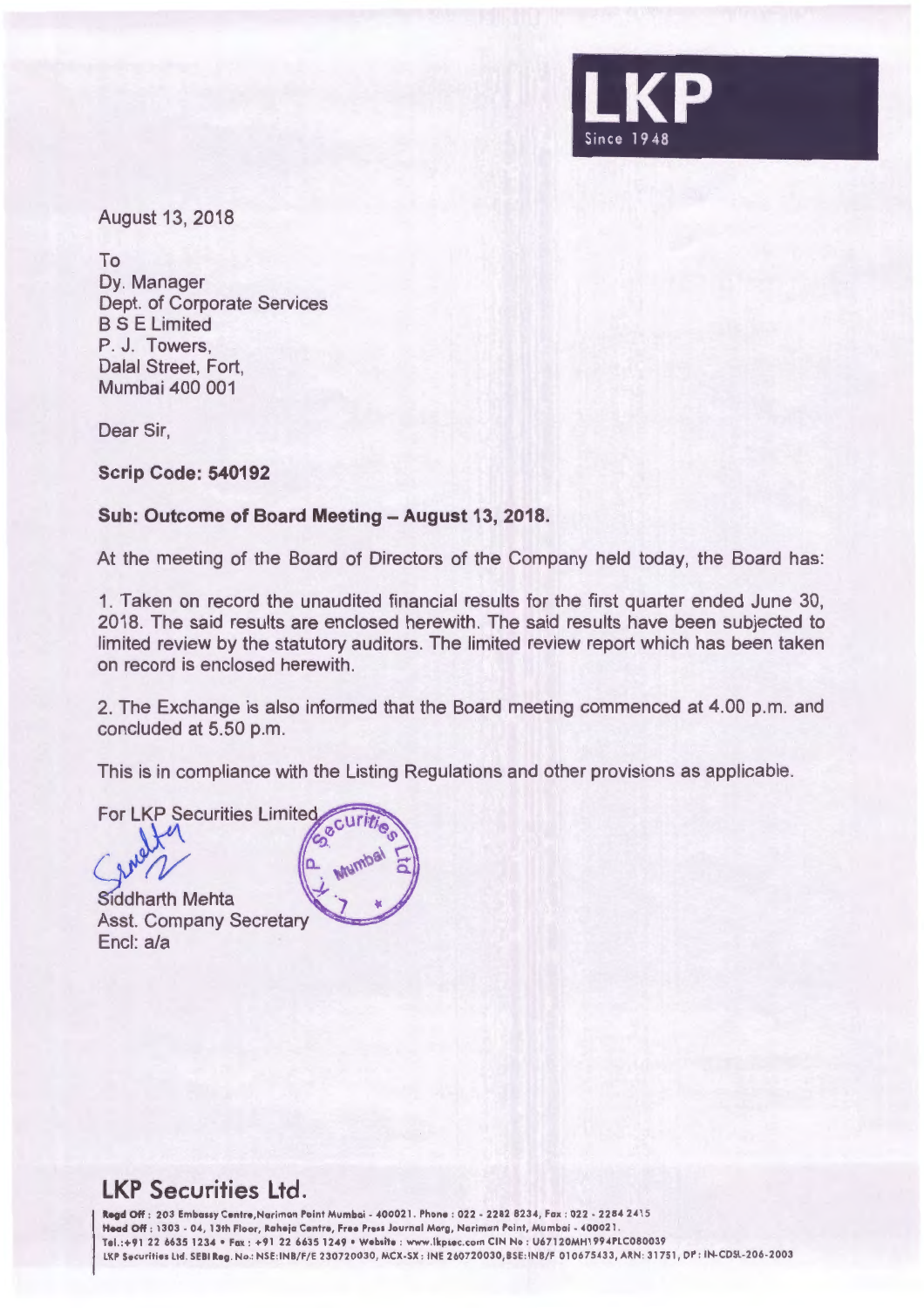#### LKP Securities Limited CIN: U67120MH1994PLC080039 Regd Office :- 203, Embassy Centre, Nariman point, Mumbai 400021 Statement of Standalone unaudited Financial Results for the Quarter ended 30 June 2018

| (Rs.in lacs except per share data) |                                                                                                                                                                                                                                                  |                           |                          |                           |                                 |
|------------------------------------|--------------------------------------------------------------------------------------------------------------------------------------------------------------------------------------------------------------------------------------------------|---------------------------|--------------------------|---------------------------|---------------------------------|
|                                    |                                                                                                                                                                                                                                                  | <b>Quarter</b> ended      |                          |                           | Year ended                      |
|                                    | <b>Particulars</b>                                                                                                                                                                                                                               | 30 June 2018<br>unaudited | 31 March 2018<br>Audited | 30 June 2017<br>unaudited | 31 March 2018<br><b>Audited</b> |
|                                    | Revenue                                                                                                                                                                                                                                          |                           |                          |                           |                                 |
|                                    | a. Revenue from operations                                                                                                                                                                                                                       | 1,920.36                  | 2,268.35                 | 1,922.58                  | 8,198.71                        |
|                                    | b. Other Income                                                                                                                                                                                                                                  | 89.21                     | 244.52                   | 90.99                     | 454.28                          |
|                                    | <b>Total Revenue</b>                                                                                                                                                                                                                             | 2,009.57                  | 2,512.87                 | 2,013.57                  | 8,652.99                        |
|                                    | 2 Expenses                                                                                                                                                                                                                                       |                           |                          |                           |                                 |
|                                    | c. Employee benefits expense                                                                                                                                                                                                                     | 942.99                    | 752.14                   | 726.06                    | 2,994.44                        |
|                                    | d. Finance Cost                                                                                                                                                                                                                                  | 186.90                    | 218.05                   | 166.42                    | 671.68                          |
|                                    | e. Depreciation and amortisation expenses                                                                                                                                                                                                        | 20.69                     | 9.16                     | 30.36                     | 95.74                           |
|                                    | f. Other expenses                                                                                                                                                                                                                                | 939.83                    | 812.87                   | 895.91                    | 3,573.00                        |
|                                    | <b>Total expenses</b>                                                                                                                                                                                                                            | 2,090.41                  | 1,792.22                 | 1,818.77                  | 7,334.86                        |
| 3                                  | Profit/ (Loss) before tax (1 - 2)                                                                                                                                                                                                                | (80.84)                   | 720.65                   | 194.80                    | 1,318.13                        |
| 4                                  | <b>Tax expenses</b>                                                                                                                                                                                                                              |                           |                          |                           |                                 |
|                                    | <b>Current tax</b>                                                                                                                                                                                                                               |                           | 150.92                   | 41.00                     | 272.74                          |
|                                    | Deferred tax (including MAT credit entitlement)                                                                                                                                                                                                  | (5.44)                    | 343.59                   | (6.08)                    | 248.47                          |
|                                    | <b>Total Tax Expenses</b>                                                                                                                                                                                                                        | (5.44)                    | 494.49                   | 34.92                     | 521.22                          |
| 5                                  | Net Profit/(Loss) from ordinary activities after tax for the period (3-4)                                                                                                                                                                        | (75.40)                   | 226.15                   | 159.88                    | 796.92                          |
| 6                                  | <b>Other Comprehensive Income</b><br>(i) Items that will not be reclassified to profit or loss (Net of Tax)<br>a) Re-measurement of defined benefit obligation<br>b) Fair value changes of equity instruments through other comprehensive income | (7.56)<br>1.46            | (43.15)<br>52.62         | (8.49)<br>16.00           | (27.41)<br>5.10                 |
|                                    | Other Comprehensive Income/(Loss) (net of tax) (i+ii)                                                                                                                                                                                            | (6.10)                    | 9.47                     | 7.51                      | (22.31)                         |
| $\overline{7}$                     | Total Comprehensive Income for the period (5+6)                                                                                                                                                                                                  | (81.50)                   | 235.62                   | 167.39                    | 774.60                          |
|                                    | 8 Paid up Equity Share Capital (face value Rs. 2 per share)                                                                                                                                                                                      | 1,464.43                  | 1,464.43                 | 1,464.43                  | 1,464.43                        |
| $\mathbf{9}$                       | Reserves excluding Revaluation Reserve                                                                                                                                                                                                           |                           |                          |                           | 2,155.69                        |
|                                    | Earnings per Share - Basic (Rs.)                                                                                                                                                                                                                 | (0.10)                    | 0.31                     | 0.22                      | 1.09                            |
|                                    | Earnings per Share - Diluted (Rs.)                                                                                                                                                                                                               | (0.10)                    | 0.30                     | 0.22                      | 1.07                            |

**Notes:** 

1 The above results were reviewed by the Audit Committee and approved by the Board of Directors at its meeting held on 13 August 2018.

2 The financial results of the Company have been prepared in accordance with Indian Accounting Standards (Ind AS) notified under Section 133 of the Companies Act, 2013 read with the Companies (Indian Accounting Standards) Rules, 2015 as amended by the Companies (Indian Accounting Standards) (Amendment) Rules, 2016 and in terms of Regulation 33 of the SEBI (Listing Obligations and Disclosures Requirement) Regulations, 2015 and SEBI circular dated 5 July 2016.

3 The Company has opted not to publish quarterly consolidated financial results w.e.f. quarter ending 30 June 2018.

4 Effective April 1, 2018, the Company adopted Ind AS 115 "Revenue from contracts with customers". The effect on adoption of Ind AS on the Standalone financial results is insignificant.

5 The figures for the quarter ended 31 March 2018 are the balancing figures between the audited figures in respect of the full financial year 2017-18 and the published year to date figures upto the third quarter of the financial years 2017-18.

6 The company is engaged in stock broking activities and other financial services, therefore segment reporting is not given as per Ind AS - 108 Operating Segment.

7 Previous period figures have been regrouped, rearranged and reclassified wherever considered necessary.

Mumbai, 13 August 2018



For and on behalf of the Board of Directors

Pratik M Doshi Director DIN 00131122

vality lashe